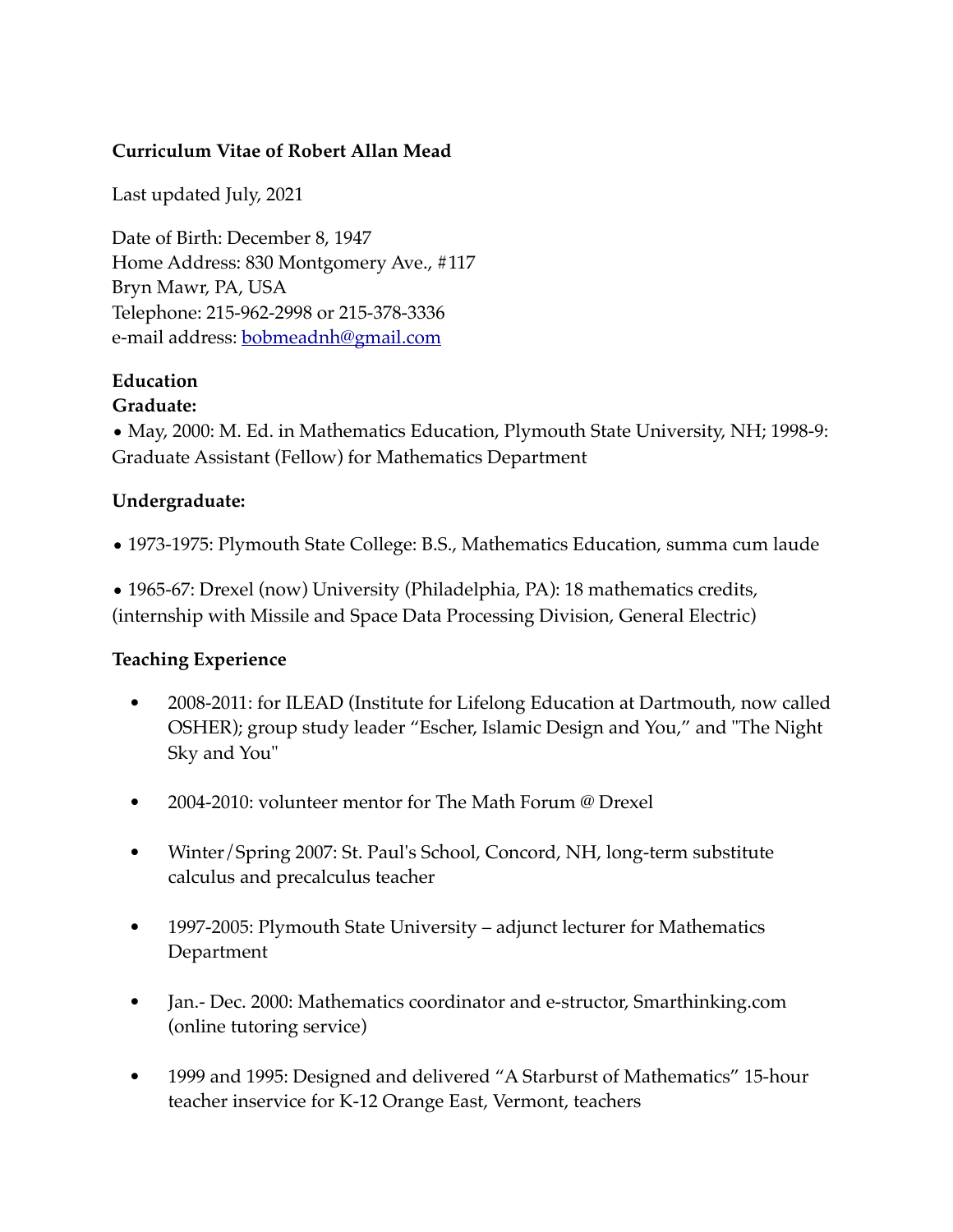- 1983-1997: Oxbow High School, Bradford, VT, mathematics teacher
- 1975-80: Orford Middle School, Orford, NH, mathematics and reading teacher
- 1980-2015: private tutoring in algebra, geometry, calculus

### **Technology**

- 2011-2013: Digital librarian (see below)
- 2008 2009: Authoring with online Lesson Builder (see below)
- 1997-2005 Taught college classes with graphing calculators
- Working knowledge of spreadsheet, database, dynamic geometry software, Mathematica, web tools
- Developed web-based Calculus course for teaching candidates, 2002
- Worked as an online tutor (real time, whiteboard) for college-level math, 2000

# **Activities**

- April, 2004 to present: "Uncle Bob's Puzzle Monthly" e-zine with math, word, and logic puzzles, astronomy articles [http://www.unclebobpuzzles.com/](http://www.unclebobpuzzles.com)
- June 2011 to 2013: Cataloguer for mathlanding.org, a math education database of resources for math educators, coaches and supervisors, Maryland PTV, grant funded
- Fall 2008 through 2009: Curriculum developer for Duke University's Talent Identification Program (TIP): authored 10-week unit, *Cryptology and Mathematics: Secret Codes and Number Secrets* for gifted middle grade students
- 2001-2008 Presenter at state and regional conferences for Plymouth, NHTM, ATMNE.
- 1998-2012: Board of Directors, North Country YMCA
- 1995: Vermont state finalist for Presidential Excellence Award (PAESMT)